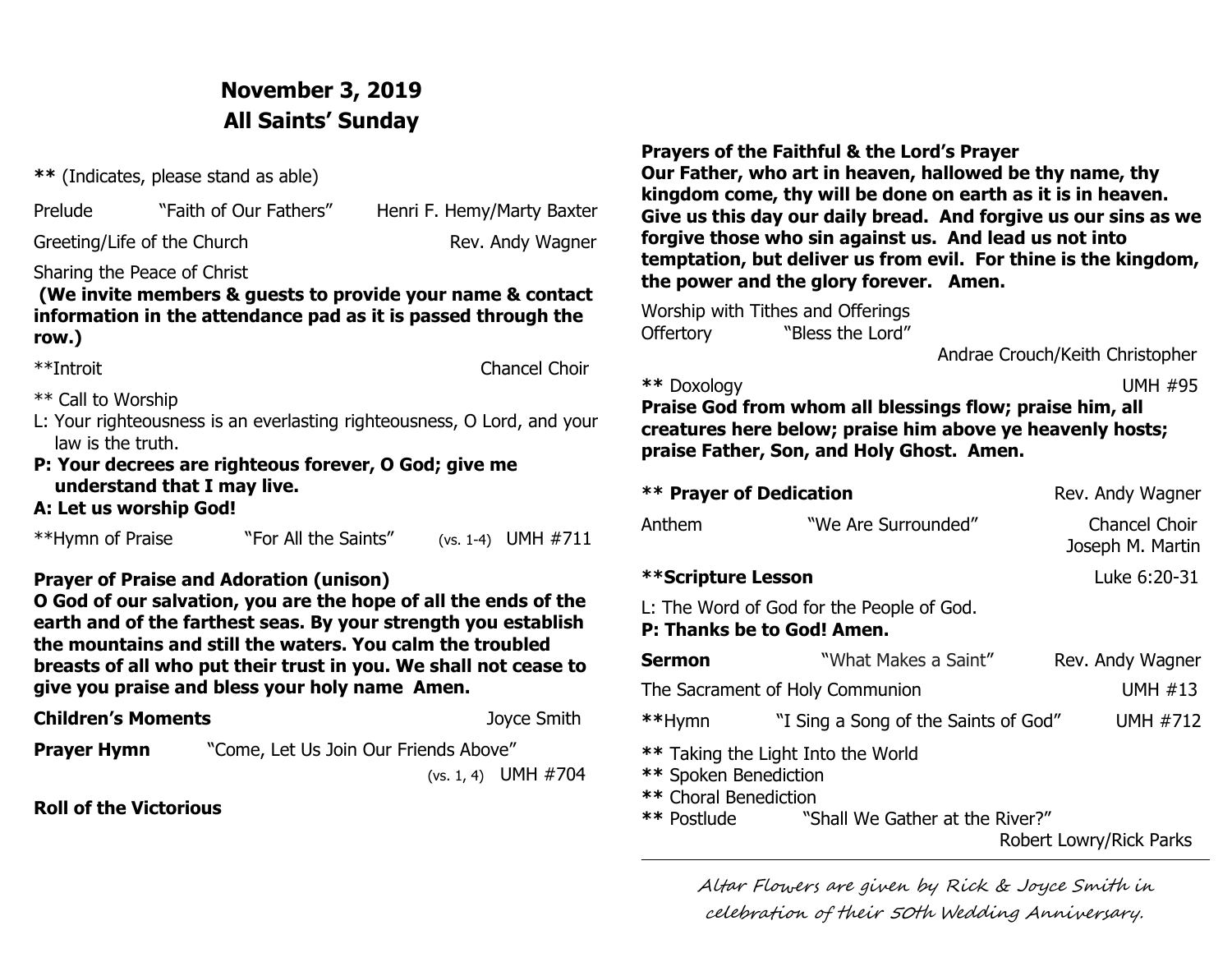| <b>Monday</b>    | Bible Study w/ Pastor Andy     | $2:00$ pm       | Parlor                             |
|------------------|--------------------------------|-----------------|------------------------------------|
| 4                | <b>Cub Scouts</b>              |                 | 6:30 pm Rm 5, 11, 12, 15 A,B       |
|                  | <b>Boy Scouts</b>              | 7:00 pm         | <b>Rm 15 C</b>                     |
|                  | <b>Stephen Ministry</b>        | 7:00 pm         | Library                            |
| <b>Tuesday</b>   | <b>SPRC</b>                    | 4:30 pm         | Rm <sub>6</sub>                    |
| 5                | <b>Girl Scouts</b>             | 6:00 pm         | Rm 15 A-C, 16 A                    |
|                  | <b>Trustees</b>                | 6:30 pm         | Rm <sub>6</sub>                    |
| <b>Wednesday</b> | DEADLINE FOR 11/10/19 BULLETIN |                 |                                    |
| 6                | Handbell Practice              | $6:15$ pm       | Music Room                         |
|                  | <b>Choir Practice</b>          | 7:30 pm         | Sanctuary                          |
| <b>Thursday</b>  | <b>Bible Study</b>             | 10:00 am Parlor |                                    |
| 7                | Prayer Shawl                   | 11:30 am        | Parlor                             |
| <b>Friday</b>    | <b>Fall Bazaar</b>             | 5:00 pm FCC     |                                    |
| 8                |                                |                 |                                    |
| <b>Saturday</b>  | <b>Fall Bazaar</b>             | 9:00 am FCC     |                                    |
| 9                |                                |                 |                                    |
| <b>Sunday</b>    | <b>Sunday School</b>           |                 | 9:00 am Preschool through          |
| 10               |                                |                 | Grade 5, Rm 12 & Grades 6-12, Rm 8 |
|                  | Fellowship & Coffee            |                 | 10:00 am FH 15 A & B               |
|                  | Worship                        |                 | 10:30 am Sanctuary                 |

#### **Sunday School Studies**

**Explorers** meet in Room 6, Leaders Char Lee & Cheryl Vahle study of **"30 Life Principles" by Charles F. Stanley.** 

**Double I** meet in 15C, Leader Wayne Cook study of **"30 Life Principles" by Charles F. Stanley.**

**Open Doors** meet in Parlor studying **Denominations Comparison.**

**Friends & Followers** meet in the Library, Leader is Chad Mossing will be studying **Didn't See It Coming.**

**Grades 6-12** will meet in The Edge, Leader Joyce Smith.

1

**Preschool – Grade 5** Join the children under the leadership of Betsy Murray, Karen Mossing, and Kylie Fleming for Bible Stories and activities to reinforce the Bible Story of the day.



## **Faith Community United Methodist Church "Worship Together, Grow Together, Serve Together"**

# **November 3, 2019**

Rev. Andy Wagner (937) 372-7601 ext. 13 [pastorandy@fcum.org](mailto:pastorandy@fcum.org) [www.fcum.org](http://www.fcum.org/)

Like and Follow us on Facebook @ FCUM.Xenia **We are a Stephen Ministry Congregation**

### **Worship Team**

| <b>Ushers</b>         | Gale Adkins, Doug Wickline,<br>Paul Pinkerton, Wesley Wickline |
|-----------------------|----------------------------------------------------------------|
| <b>Greeters</b>       | Doug & Julie Wickline                                          |
| Liturgist             | <b>Mark Merrill</b>                                            |
| <b>Acolytes</b>       | A.J. Trent & Will Mossing                                      |
| Organist              | Carol Stewart                                                  |
| <b>Choir Director</b> | Jim McPeek                                                     |